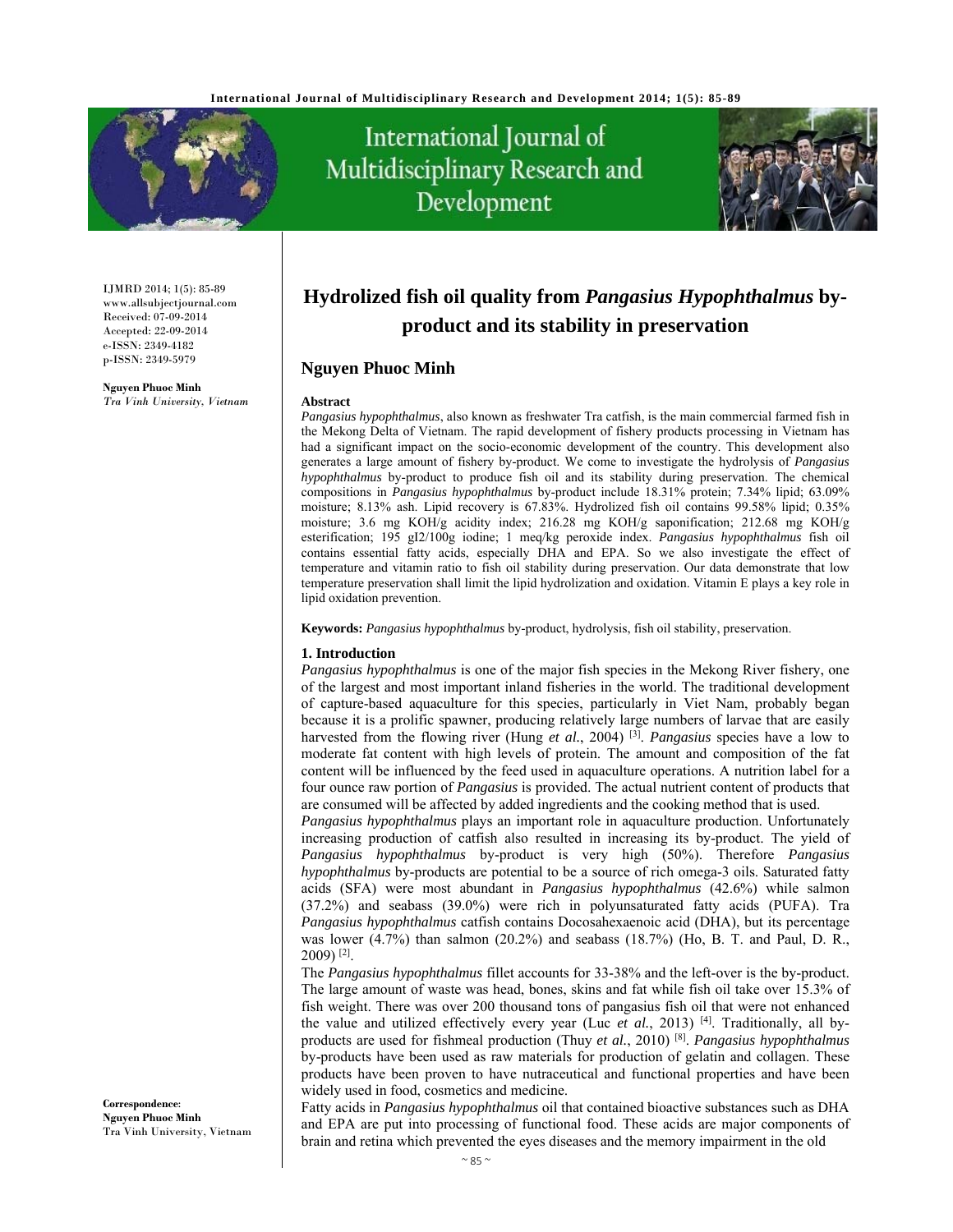(Shahidi and Wanasundara, 1998) [6]. Besides, DHA is essential for the development of brain and retina in children, especially for third trimester foetus and infant (Shahidi and Wanasundara, 1998; Eduardo, 2010) [6, 1]. In addition, these fatty acids reduce cholesterol and Triglyceride in blood which prevent cardiovascular diseases (Simopoulos, 1997)<sup>[7]</sup>. The demand for food such as fish oil capsules, high level content of DHA milk, supplementary the fatty acids (DHA, EPA) food oil was increasing while the raw materials to enrich these fatty acids were deficient.

Nguyen Tien Luc and Nguyen Anh Minh (2014) [5] isolate the fatty acid from pangasius fish oil by hydrolysis method and determine the factors that affect the enrichment of the high bioactive chemical elements such as Docosahexaenoic Acid (DHA) and Eicosapentaenoic Acid (EPA) which are two polyunsaturated fatty acids in Omega-3 group by urea complexation process. At the same time, the optimization determined the relationship between mathematics and technology to choose the best technological solution. The recovery efficiency of fish oil reached maximum value at the urea-to-fatty acid ratio of 3.2, complexation time of 16 hours and complexation temperature of -10.6 °C. Under the optimal conditions, the enrichment ratio of DHA and EPA also reached maximum value of 75.5 and 78.9% in order to enhance the value of pangasius oil raw material and significantly improve the quality of final product.

So it's essential to utilize *Pangasius hypophthalmus* byproduct to produce value-added products including fish oil, not only enhancing the value of *Pangasius hypophthalmus* but also limit of pollution from fish processing factories. Our research focuses on determining the quality of fish oil hydrolized from *Pangasius hypophthalmus* by-product as well as its stability in preservation.

# **2. MATERIAL & METHOD**

#### **2.1 Material**

*Pangasius hypophthalmus* by-product is collected from processing factories in Tra Vinh province, Vietnam.



**Fig 1:** *Pangasius hypophthalmus* by-product

#### **2.2 Research method**

#### **2.2.1Determine chemical composition in Pangasius hypophthalmus by-product**

*Pangasius hypophthalmus* by-product  $\rightarrow$  grind finely  $\rightarrow$ determine moisture content, protein, lipid and ash.

#### **2.2.2 Fish oil extraction by hydrolysis**

Raw material is finely grinded, stored at -18  $^{\circ}$ C  $\pm$  2 and defrosted at 0-4 <sup>0</sup>C before hydrolysis. The hydrolysis is conducted as follows: water/material (1:2), mix thoroughly, heat to 50 $\mathrm{^{0}C}$  and then add enzyme 0.03%. Make sure the

temperature fluctuation not over  $0.5\text{ °C}$ . After hydrolysis, take sample out of water batch and dip into hot water 95 $\mathrm{^{0}C}$ in 15 minutes to inactivate enzyme. Use sieve to remove particles and collect filtrate. Centrifuge this filtrate at 5000 rpm in 30 minutes to separate into three parts: lipid, hydrolized fluid and centrifuged deposit. Fish oil is secondly centrifuged to eliminate foreign matter utmost, kept at  $-18$  <sup>0</sup>C.

# **2.2.3 Lipid recovery**

*Pangasius hypophthalmus* by-product hydrolysis  $\rightarrow$  Fish  $oil \rightarrow Lipid$  determination in fish oil  $\rightarrow$  Lipid recovery.

## **2.2.4 Quality of fish oil**

- Sensory characteristics include color, flavour, and clearance.

**-** Chemical composition in fish oil: lipid, moisture, acidity, saponification, esterification, iodine, peroxide, fatty acids.

### **2.2.5 Effect of preservation temperature and time to fish oil quality**

Hydrolized fish oil is separated into several portions, each portion 50 gram. Experiment is arranged as follows: Sample #1: Normal temperature, vitamin E 0% Sample #2: Temperature  $(0-4 °C)$ , vitamin E 0% Sample #3: Temperature  $(0-4\text{ }^0C)$ , vitamin E 0.01% Sample #4: Temperature (0-4  $^0$ C), vitamin E 0.03% Sample #5: Temperature (0-4  $^0$ C), vitamin E 0.05% Sample #6: Temperature  $(-18<sup>0</sup>C)$ , vitamin E 0% Sample #7: Temperature  $(-18<sup>0</sup>C)$ , vitamin E 0.01% Sample #8: Temperature  $(-18<sup>0</sup>C)$ , vitamin E 0.03% Sample #9: Temperature  $(-18 \degree C)$ , vitamin E 0.05% After 15 days, we check fish oil quality such as acidity and peroxide index.

# **2.3 Testing method**

Moisture content: drying to basic weight at 105  $\mathrm{^0C}$  by TCVN 3700-1990.

Lipid content: by Folch method Saponification index: by TCVN 6126:2007 Acidity index: titration by TCVN 6127: 2010 Esterification index: Saponification index - Acidity index Peroxide index: titration by TCVN 6121:2010 Iodine index: titration by TCVN 6122:2010 Fatty acids: by gas chromatography

#### **2.4 Statistical analysis**

All data are processeed by Excel 2003.

# **3. RESULT & DISCUSSION**

### **3.1Chemical compostion in** *Pangasius hypophthalmus*  **by-product**

**Table 1.** Chemical composition in *Pangasius hypophthalmus* byproduct

| Protein (%) | Lipid $(\%)$ | Moisture (%) | Ash (%) |
|-------------|--------------|--------------|---------|
| 18.31       | 7.34         | 63.09        | 8.13    |

Lipid content in *Pangasius hypophthalmus* by-product is quite high so it's ideal to extract fish oil. Moreover, the protein content is very high 18.31% so this source can also be utilized to produce protein concentrate for fish sauce fermentation or fish meal. By that, the fish oil extraction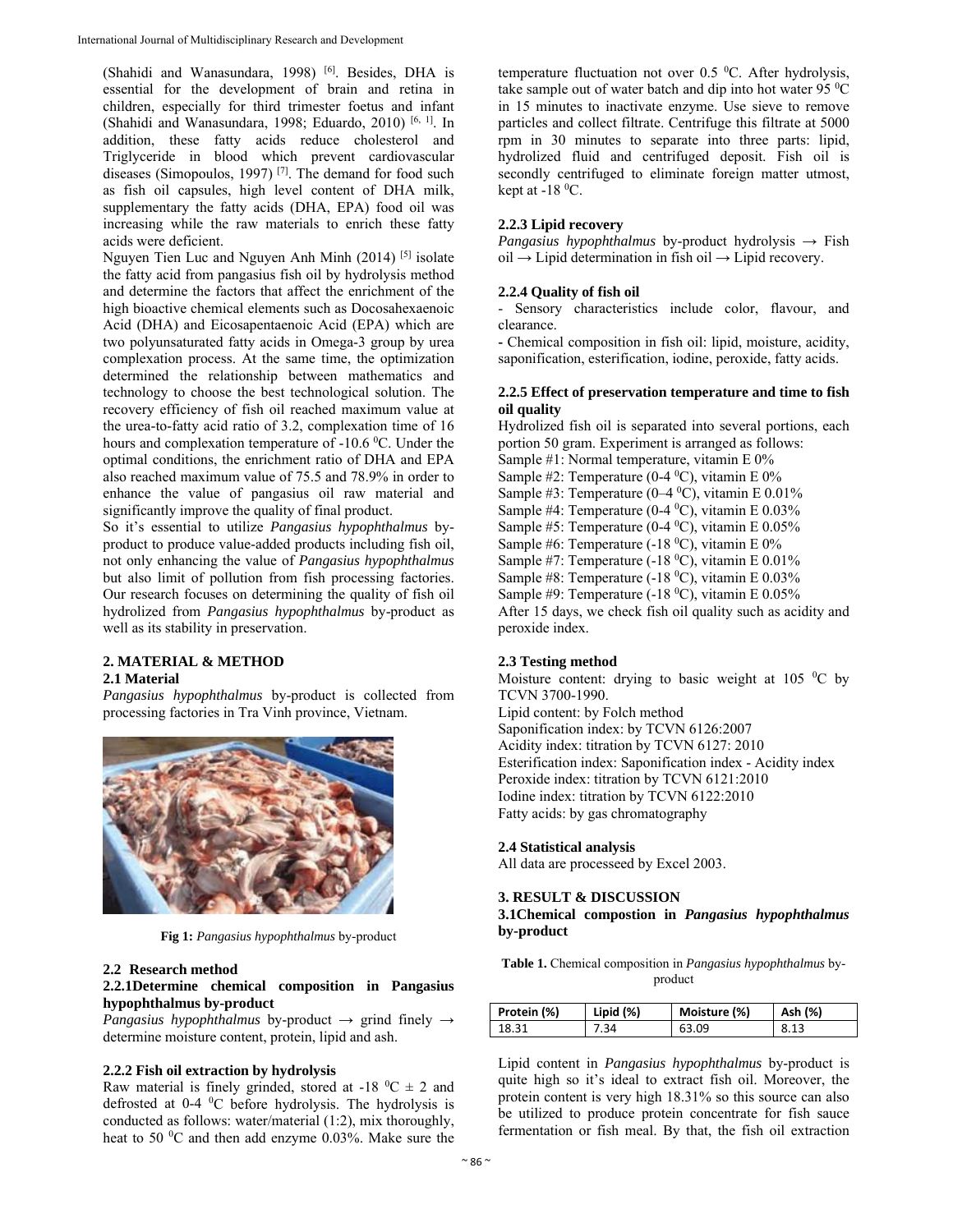and hydrolysis shall be enhanced also.

## **3.2 Lipid recovery**

After hydrolysis *Pangasius hypophthalmus* by-product, we get fish oil. Take this fish oil to determine lipid recovery.

Fish oil receiving from 3kg *Pangasius hypophthalmus* byproduct: 150g

Lipid content in fish oil: 99.58%

Lipid receiving from 3 kg of *Pangasius hypophthalmus* byproduct:  $150 * 99.58/100 = 149.37g$ 

Lipid content in raw material: 7.34%

Lipid content in 3kg raw material:  $3000 * 7.34/100 =$ 220.2g

Lipid recovery:  $149.37/220.2 * 100 = 67.83\%$ 

We can see the high lipid recovery 67.83% proved that the

fish oil extraction is efficient.

#### **3.3 Quality of hydrolized fish oil 3.3.1 Sensory characteristics**

**Table 2:** Sensory characteristics of fish oil

| <b>Criteria</b> | Fish oil         |
|-----------------|------------------|
| Color           | Yellow           |
| Clearance       | Quite clear      |
| Flavor          | Specific flavour |

#### **3.3.2 Chemical compositions in fish oil**

**Table 3:** Chemical compositions in fish oil

| Lipid (%) | Moisture (%) | Acidity (mgKOH/g) | Saponification (KOH/g) | <b>Esterification (mgKOH/g)</b> | lodine (g $l_2$ /100g) | Peroxide (meg/kg) |
|-----------|--------------|-------------------|------------------------|---------------------------------|------------------------|-------------------|
| 99.58     | יר ה<br>U.SJ |                   | 216.28                 | 212.68                          | 195<br>∸∸              |                   |

From table 3, we can see the high percentage of lipid in fish oil, low moisture content so it's ideal for preservation.

### **3.3.3 Fatty acids in fish oil**

Saturated fatty acid (SFA) contains very low (2.88%). Meanwhile the mono-unsaturated fatty acids is quite high (20.31%), the poly-unsaturated fatty acids (25.56%) and high-unsaturated fatty acids (23.36%). In general, *Pangasius hypophthalmus* by-product has important fatty acid such as linoleic acid, linolenic acid, DHA, EPA… Linoleic acid (C18:2ω6) accounts for 6.23% and linolenic

acid (C18:3ω3) account for 5.25%. These fatty acids are essential for human body because they are not synthesized, only supplied through food consumption. Moreover, fish oil also contains DHA  $(C22:6\omega3)$  and EPA  $(C20:5\omega3)$ belongs to omega 3 group. EPA contributes to cholesterol decreament and cardiovascular disease prevention. DHA is good for human brain. These fatty acids are easily decomposed by oxidation so it's necessary to have appropriate preservation.

| <b>Compositions in fatty acids</b>    | Fatty acid in fish oil (%) |  |  |
|---------------------------------------|----------------------------|--|--|
| <b>Saturated fatty acids</b>          |                            |  |  |
| C14:0                                 | 0.88                       |  |  |
| C16:0                                 | 0.58                       |  |  |
| C18:0                                 | 1.42                       |  |  |
| $\Sigma$ Saturated fatty acids        | 2.88                       |  |  |
| Mono-unsaturated fatty acids          |                            |  |  |
| $C14:1\omega$ 5                       | 3.14                       |  |  |
| $C16:1\omega$                         | 3.58                       |  |  |
| C18:1 <sub>0</sub> 9                  | 4.67                       |  |  |
| $C20:1\omega9$                        | 6.27                       |  |  |
| C24:1 <sub>0</sub> 9                  | 2.65                       |  |  |
| ∑Mono-unsaturated fatty acids         | 25.56                      |  |  |
| Poly-unsaturated fatty acids          |                            |  |  |
| C18:206                               | 6.23                       |  |  |
| C18:3 <sub>0</sub> 3                  | 5.25                       |  |  |
| $C20:2\omega$                         | 4.52                       |  |  |
| C20:3 <sub>0</sub> 3                  | 5.78                       |  |  |
| $C20:3\omega$ 6                       | 3.78                       |  |  |
| $\Sigma$ Poly-unsaturated fatty acids | 25.56                      |  |  |
| <b>High-unsaturated fatty acids</b>   |                            |  |  |
| C20:406                               | 6.27                       |  |  |
| $C20:5\omega$ 3                       | 7.47                       |  |  |
| $C22:63\omega3$                       | 9.62                       |  |  |
| $\Sigma$ High-unsaturated fatty acids | 23.36                      |  |  |
| W3                                    | 28.12                      |  |  |
| W <sub>6</sub>                        | 20.8                       |  |  |

**Table 4:** Fatty acids in fish oil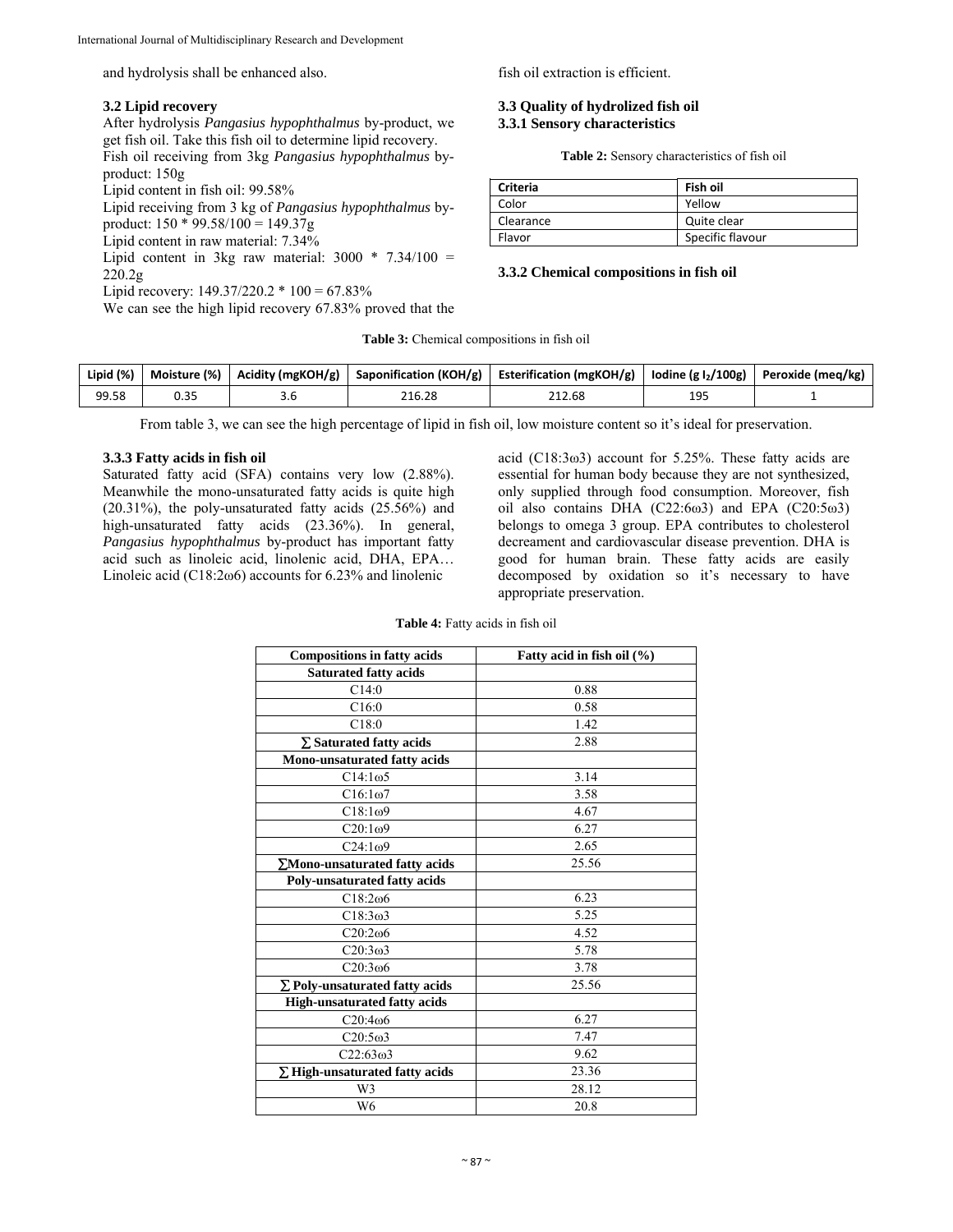#### **3.4 Fish oil stability during preservation**

During preservation, fish oil is under acidity and rancidity, The acidity is owing to hydrolysis to produce free fatty acids and glyxerin; rancidity is owing to oxidation by oxygen present. To evaluate the hydrolysis and oxidation of

fish oil, we need to determine acidity index anf peroxide index. Through these values, we can estimate fish oil quality during preservation.



**Fig 2:** Acidity index in fish oil by preservation time

From figure 2, acitity index is increasing during preservation, quickly in the first 15 days and slightly after that. The acidity indices of all samples after 15 days are over permitted level. After 30 days, acidity index in sample preserved at normal temperature is 8.44 (mgKOH/g). After

45 days, this index in in sample preserved at normal temperature is 9.51. Meanwhile, acidity index in sample preserved at-18  $^{0}$ C is very low (3.6 mgKOH/g) and over permitted level after 15 days. So it's necessary to performe quickly in extraction to avoid fish oil hydrolysis.



Fig 3: Peroxide index in fish oil by preservation time